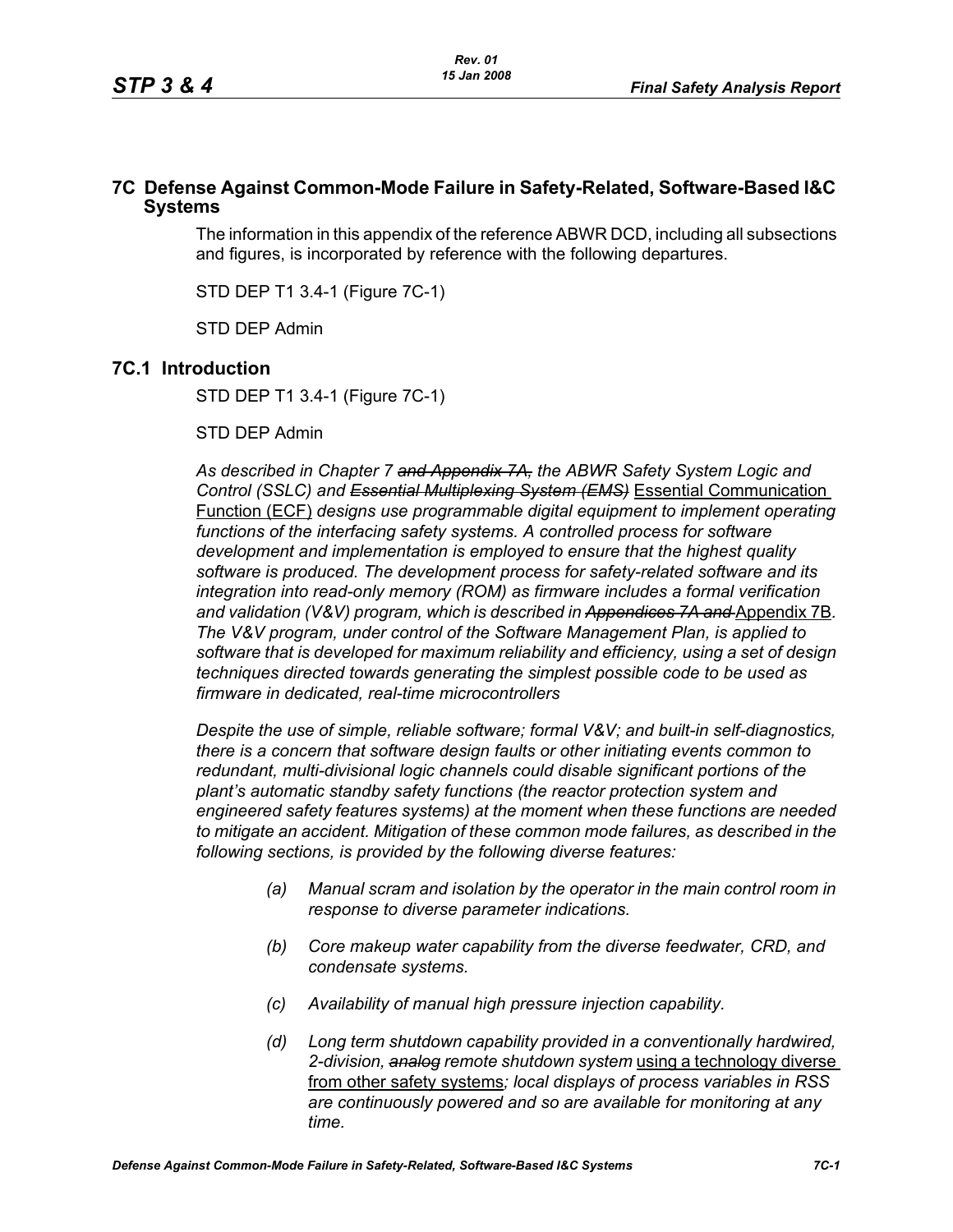# **7C.3 Defense Against Common-Mode Failure**

STD DEP T1 3.4-1 (Figure 7C-1)

*A strong V&V program can reduce the probability of common mode failure to a very low level because the simple modules used in each division, although identical in some cases, can be thoroughly tested during the validation process. In addition to software V&V, however, SSLC contains several system level and functional level defenses against common mode failure, as follows:*

- *(1) System Level Defenses Against Common Mode Failure*
	- *(a) Operational defenses*
		- *(i) Asynchronous operation of multiple protection divisions; timing signals are not exchanged among divisions*
		- *(ii) Automatic error checking on all multiplexed* data *transmission paths. Only the last good data is used for logic processing unless a permanent fault is detected, thereby causing the channel to trip and alarm.*

*The functional program logic in the SSLC controllers also provides protection against common mode failures, as follows:*

- *(1) Functional Defenses Against Common Mode Software Failure*
	- *(c) Multiplexing and other data* Data *transmission functions use standard, open protocols that are verified to industry standards and are also qualified to Class 1E standards*

## **7C.4 Common Mode Failure Analysis**

STD DEP T1 3.4-1 (Figure 7C-1)

#### *JUNE, 1993*

*As of the week of June 7, 1993, the staff indicated that, with the addition of the hardwired HPCF manual control in the MCR, the issue of I&C diversity would be closed, pending the staff's final review of the results of the analyses that were re-done to incorporate manual HPCF initiation. Within the U.S. licensing material, manual HPCF Loop C initiation will be presented as a manual switch hardwired to a programmable logic controller (PLC) device that is independent of Safety System Logic and Control (SSLC) and the Essential Multiplexing System (EMS)* Essential Communication Function (ECF) network*. SSLC and EMS ECF will continue to provide the automatic software-based initiation logic for HPCF Loop C [see reference 7C-6(7)].*

*The SSLC design also uses hardwired control switches to perform manual system start of the other systems in ECCS. However, these switches are hardwired only from the operator's control station to the microprocessor logic in SSLC, where EMS* ECF *then provides the transmission path for control signals from SSLC to the actuated devices.*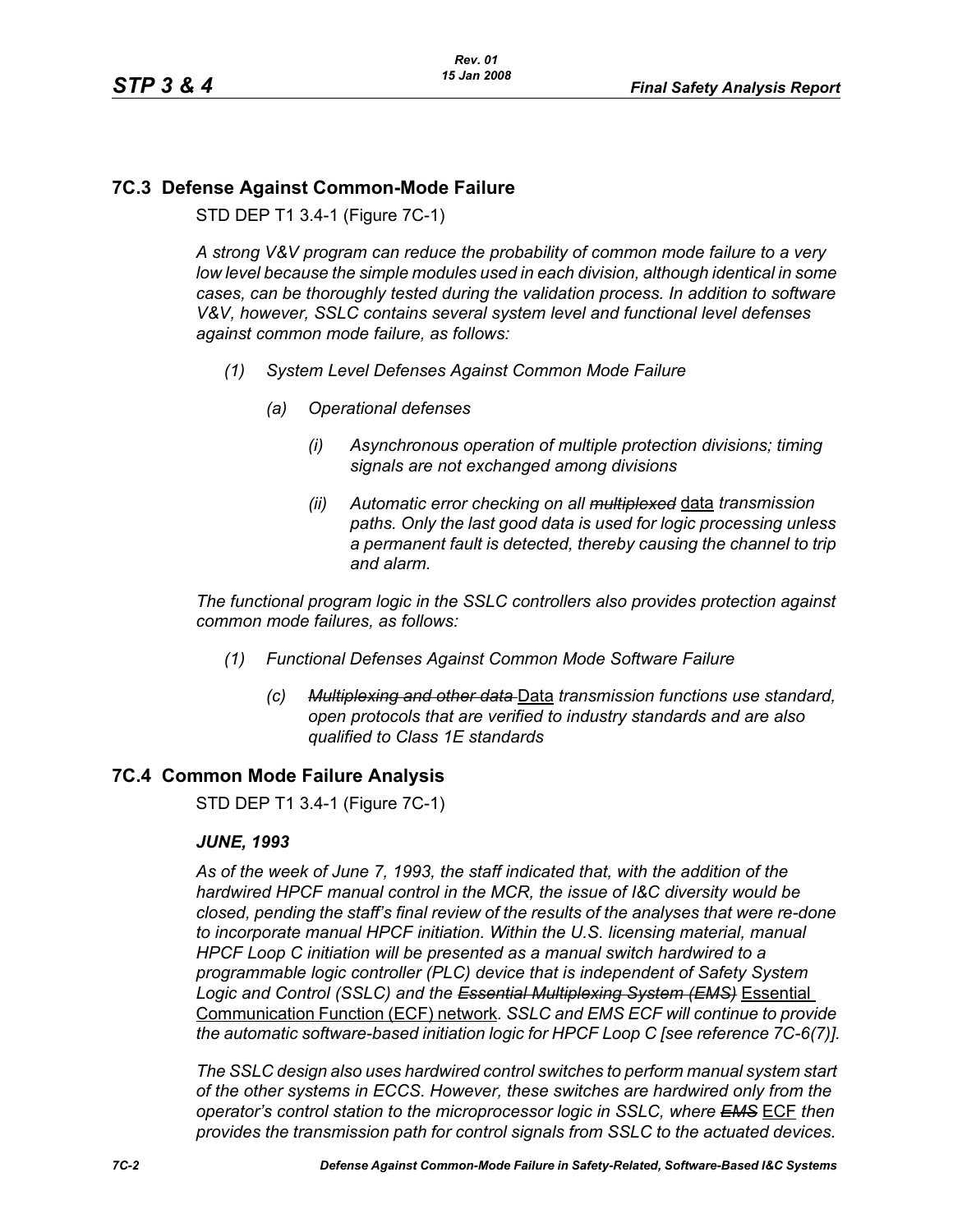*Control switch signals for individual control of pumps and valves are multiplexed transmitted from the operator's control station to SSLC and then through EMS ECF as stated above.*

#### **7C.5 DETAILS OF FINAL IMPLEMENTATION OF DIVERSITY IN ABWR PROTECTION SYSTEM**

STD DEP T1 3.4-1 (Figure 7C-1)

*To maintain protection system defense-in-depth in the presence of a postulated worstcase event (i.e., undetected, 4-division common mode failure of all communications or logic processing functions in conjunction with a large break LOCA), diversity is provided in the form of hardwired backup of reactor trip, diverse display of important process parameters, defense-in-depth arrangement of equipment, and other equipment diversity as outlined below (many of these features were included in the original protection system design; refer to Figure 7C-1 for details of how those additional diverse features, added as a result of the CMF analyses discussed in the previous section, have been implemented). Note that diverse equipment can be in the form of digital or non-digital devices as long as these devices are not subject to the same common mode failure as the primary protection system components:*

- *(2) Defense-in-depth configuration:*
	- *(a) Fail-safe RPS and fail-as-is ESF in separate processing channels*
	- *(b) Control systems supporting diverse injection are independent of RPS and ESF in separate triplicated processing network using diverse hardware and software from the Essential Multiplexing System* Essential Communication Function (ECF) *network*
- *(3) Equipment diversity*
	- *(d) HPCF manual start in loop C (Division III) is implemented in equipment that is diverse from the automatic start function. All interconnections are hardwired and control and interlock logic is provided in the form of either discrete logic gates or programmable logic that is diverse from the automatic start logic. The signal path of the manual logic is independent from that of the automatic logic up to the actuated device drivers (e.g., motor control centers or switchgear). The manual start function is not implemented in the automatic logic; however, the logic reset switch is common to both the automatic and manual logic. In addition to the manual start function, which performs all necessary control actions as a substitute for automatic start, other supporting hardwired functions are provided in loop C as follows:*
		- *(v) Remote shutdown system (analog* diverse*, hardwired) provides shutdown cooling functions and continuous local display of monitored process parameters.*